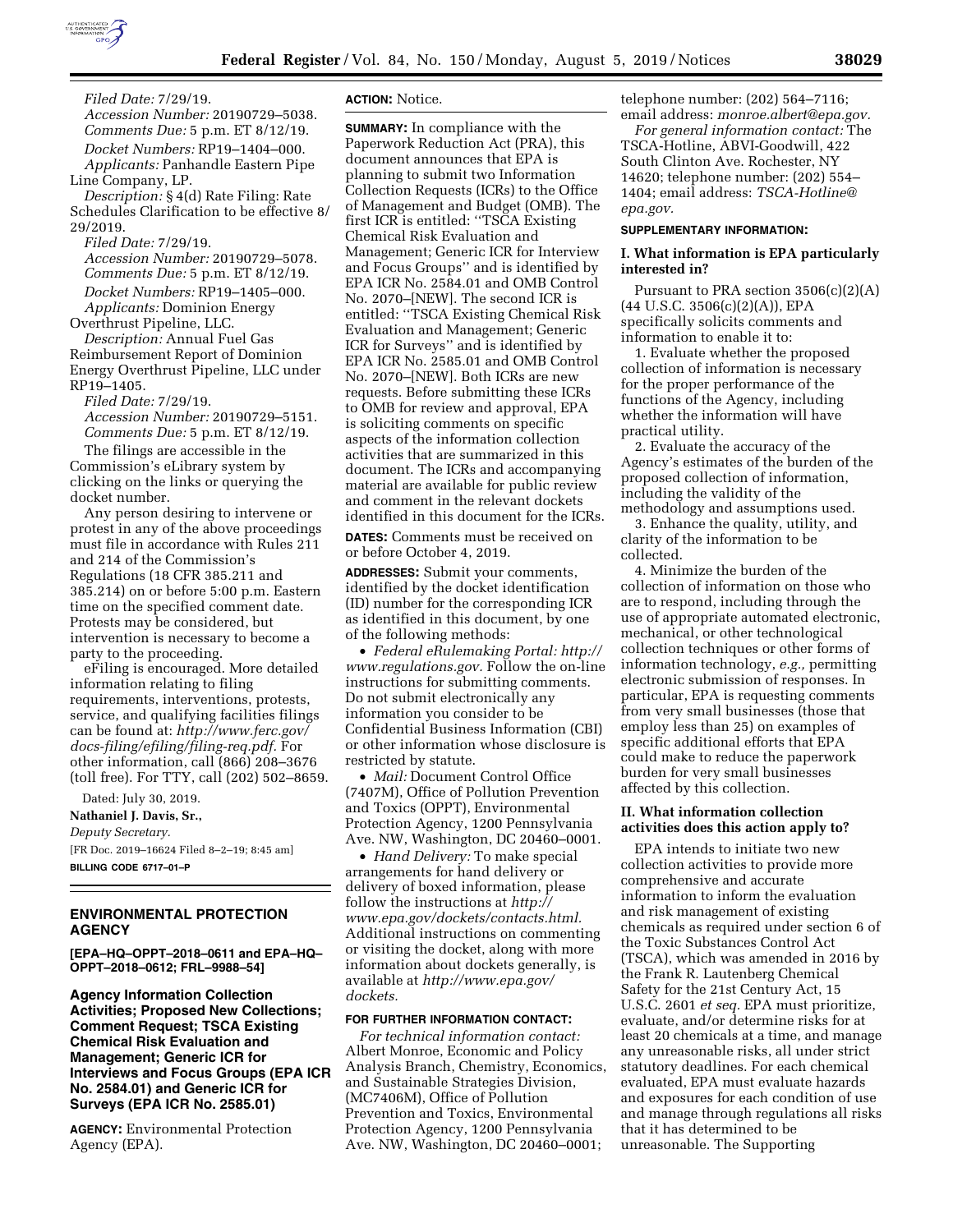Statement for each ICR, a copy of which is available in the corresponding docket, provides a more detailed explanation.

# *A. Docket ID Number EPA–HQ–OPPT– 2018–0611*

*Title:* TSCA Existing Chemical Risk Evaluation and Management; Generic ICR for Interviews and Focus Groups.

*ICR number:* EPA ICR No. 2584.01. *OMB control number:* OMB Control No. 2070–[NEW].

*ICR status:* This ICR is for a new information collection activity. An agency may not conduct or sponsor, and a person is not required to respond to, a collection of information subject to PRA approval unless it displays a currently valid OMB control number. The OMB control numbers for the EPA regulations in title 40 of the Code of Federal Regulations (CFR), after appearing in the preamble of the final rule, are further displayed either by publication in the **Federal Register** or by other appropriate means, such as on the related collection instruments or form, if applicable.

*Abstract:* The purpose of this ICR is to help provide data for EPA's risk evaluations and risk management of existing chemicals under TSCA section 6 more efficiently and effectively. EPA must gather information with sufficient detail about chemicals, including hazards, conditions of use, exposures, potentially exposed and susceptible subpopulations, alternatives, and regulatory options in a timely fashion to meet TSCA's strict statutory timeframes as set forth in TSCA section 6. Therefore, EPA is proposing a generic ICR to conduct interviews and focus groups of chemical users, processors, distributors, manufacturers (including importers), recyclers, chemical waste handlers, consumers, employees, state regulators, non-governmental organizations, and industry experts related to information collection for TSCA chemical risk evaluation and management. This generic ICR is intended to supplement currently reasonably available information on chemicals in commerce and provide support for the Agency's evaluation and regulatory activities regarding existing chemicals.

As appropriate, EPA would collect data in several ways, such as interviews and focus groups. Data collected under this generic clearance may be used in several ways during the risk evaluation and risk management processes, including establishing generic scenarios, developing models of various conditions of use of chemicals evaluated under TSCA or their alternatives, pretesting survey questions, and

providing important context for publicly available information already available to EPA. This research would consist of open-ended structured discussions or interviews with individuals or small groups of individuals, and therefore can provide in-depth information. By learning more about the conditions of use, exposures, and alternatives to chemicals being evaluated or regulated, EPA would be able to more efficiently and effectively carry out its mandate under TSCA to protect human health and the environment from unreasonable risks.

EPA would not collect information of a sensitive or private nature. However, respondents may claim information provided in an interview or focus group as CBI under TSCA section 14. Please refer to TSCA section 14(b) to understand what information is not protected from disclosure. For example, TSCA section 14(a) does not prohibit the disclosure of information from health and safety studies that are submitted under TSCA. Information on the requirements for asserting CBI claims under TSCA can be found at *[https://www.epa.gov/tsca-cbi/making](https://www.epa.gov/tsca-cbi/making-cbi-claims-tsca-submissions)[cbi-claims-tsca-submissions.](https://www.epa.gov/tsca-cbi/making-cbi-claims-tsca-submissions)* EPA would disclose information that is covered by a claim of confidentiality only to the extent permitted by, and in accordance with, the procedures of TSCA section 14, which provides advance notice and an opportunity to object prior to public disclosure.

*Burden statement:* The annual public reporting burden for this collection of information is estimated to average 0.99 hours per response. There are no recordkeeping burdens. Burden is defined in 5 CFR 1320.3(b). The ICR, which is available in the docket along with other related materials, provides a detailed explanation of the collection activities and the burden estimate that is only briefly summarized here:

*Respondents/Affected entities:*  Entities potentially affected by this ICR include chemical manufacturers (as long as the information requested does not duplicate information already in possession of the federal government), chemical users (including government agencies), processors, distributors, product manufacturers, recyclers, chemical waste handlers, consumers, employees, and others with important information about the chemical being evaluated or considered for risk management under TSCA. As such, there are no typical respondent NAICS codes and the respondents will vary depending on the conditions of use of each chemical under consideration.

*Estimated total number of potential respondents:* 714.

*Frequency of response:* On occasion. *Estimated total average number of responses for each respondent:* 1.

*Estimated total annual burden hours:*  237 hours.

*Estimated total annual costs:* \$18,296. This includes an estimated burden cost of \$18,296 and an estimated cost of \$0 for capital investment or maintenance and operational costs.

*B. Docket ID Number EPA–HQ–OPPT– 2018–0612* 

*Title:* TSCA Existing Chemical Risk Evaluation and Management; Generic ICR for Surveys.

*ICR number:* EPA ICR No. 2585.01. *OMB control number:* OMB Control No. 2070–[NEW].

*ICR status:* This ICR is for a new information collection activity. An agency may not conduct or sponsor, and a person is not required to respond to, a collection of information subject to PRA approval unless it displays a currently valid OMB control number. The OMB control numbers for the EPA regulations in title 40 of the CFR, after appearing in the preamble of the final rule, are further displayed either by publication in the **Federal Register** or by other appropriate means, such as on the related collection instruments or form, if applicable.

*Abstract:* The purpose of this ICR is to help collect data for EPA's risk evaluations and risk management of existing chemicals under TSCA section 6. EPA must gather information with sufficient detail about chemicals' conditions of use, exposures, potentially exposed or susceptible subpopulations, alternatives, and regulatory options in a timely fashion in order to meet TSCA's strict statutory timeframes as set forth in TSCA section 6. Therefore, EPA is proposing a generic ICR to conduct surveys of chemical users, processors, distributors, manufacturers (including importers), recyclers, chemical waste handlers, consumers, employees, state regulators, non-governmental organizations, and industry experts related to information collection for TSCA chemical risk evaluation and management. Surveys are defined as the collection of information from a common group through interviews or the application of questionnaires to a representative sample of that group.

These information collection efforts are intended to supplement currently reasonably available information on chemicals in commerce and would provide support for the Agency's evaluation and regulatory activities regarding existing chemicals. By learning more about the conditions of use, exposures, potentially exposed and